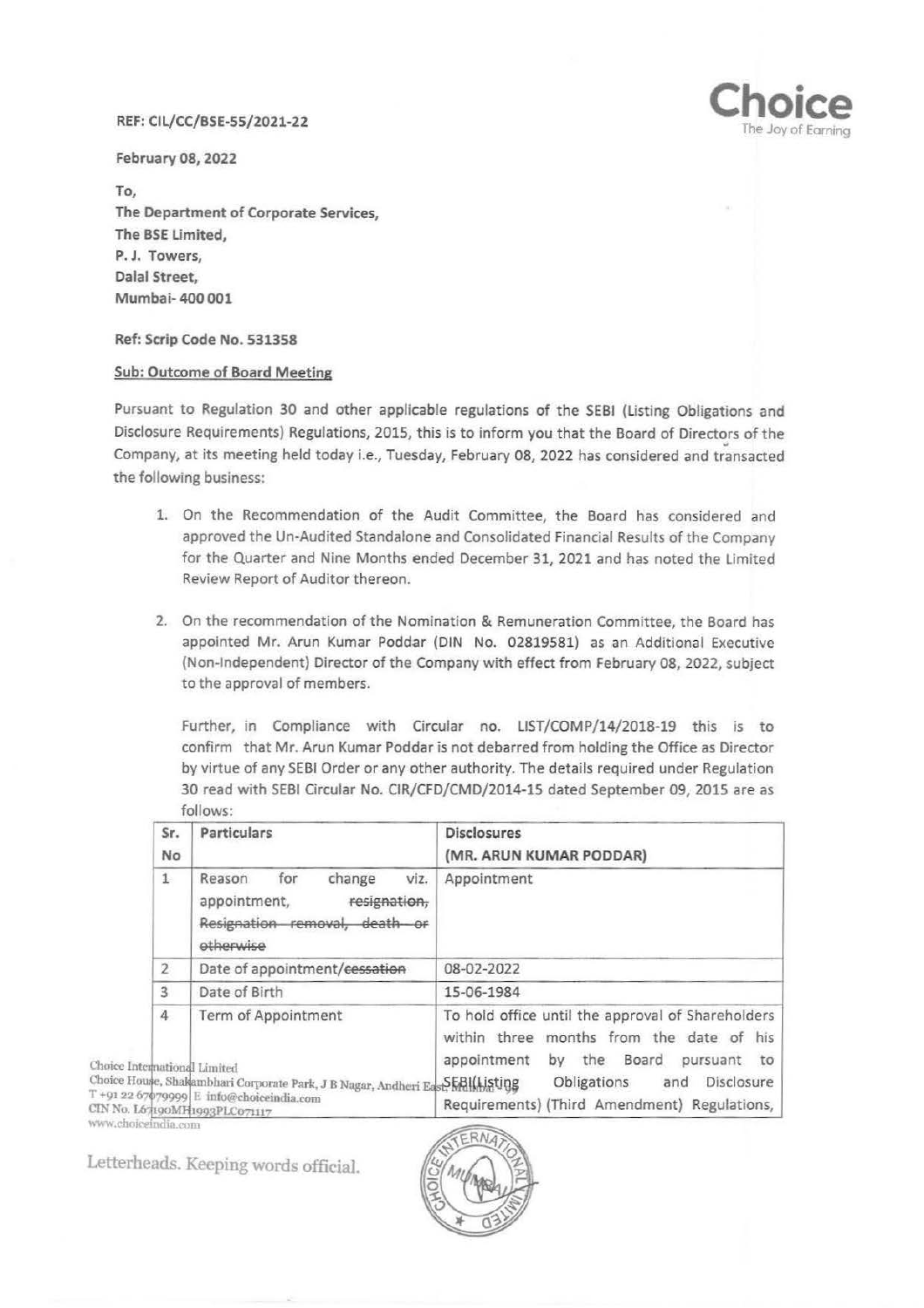|   |                                                                                                     | Choice<br>2021, where Mr. Poddar will be appointed Jas of Earning<br>Executive (Non-Independent) Director, subject to<br>the approval of the members.                                                                                                                                                                                                                                                                                                                                                                                                                                                                                                                                                                                                                                                                                                                    |
|---|-----------------------------------------------------------------------------------------------------|--------------------------------------------------------------------------------------------------------------------------------------------------------------------------------------------------------------------------------------------------------------------------------------------------------------------------------------------------------------------------------------------------------------------------------------------------------------------------------------------------------------------------------------------------------------------------------------------------------------------------------------------------------------------------------------------------------------------------------------------------------------------------------------------------------------------------------------------------------------------------|
| 5 | Brief profile                                                                                       | Mr. Arun Kumar Poddar (DIN No: 02819581) is a<br>Fellow Member of the Institute of Chartered<br>Accountants of India and also acts as a partner at<br>S.<br>K Patodia & Associates<br>(Chartered<br>Accountants). He holds expertise in Financial<br>Services, Government Advisory and Management<br>Consulting. Holder of strong ability to solve<br>complex company problems using excellent<br>judgment and decision-making skills, he is known<br>in the industry for fostered change in company<br>culture to be more open, transparent, and<br>accountable.<br>Mr. Poddar has worked closely with government,<br>large corporates and retail customers throughout<br>his journey. His vision of making financial services<br>accessible to every citizen of India will drive the<br>organization to be more customer centric and<br>accessible in Tier 3-4 cities. |
| 6 | Disclosure<br>of<br>relationships<br>between directors<br>(in case of<br>appointment of a director) | Promoter & Brother of Managing Director                                                                                                                                                                                                                                                                                                                                                                                                                                                                                                                                                                                                                                                                                                                                                                                                                                  |

3. On the recommendation of the Nomination & Remuneration Committee, the Board has appointed Mr. Suyash Patodia (DIN No. 09489670) as an Additional Executive (Non-Independent) Director of the Company with effect from February 08, 2022, subject to the approval of members .

Further, in Compliance with Circular no. UST/COMP/14/2018-19 this is to confirm that Mr. Suyash Patodia is not debarred from holding the Office as Director by virtue of any SEBI Order or any other authority. The details required under Regulation 30 read with SEBI Circular No. CIR/CFD/CMD/2014-15 dated September 09, 2015 are as follows:

| Sr.<br>No      | Particulars                                                                                                                                                                                     | <b>Disclosures</b><br>(MR. SUYASH SUNIL PATODIA) |
|----------------|-------------------------------------------------------------------------------------------------------------------------------------------------------------------------------------------------|--------------------------------------------------|
| 1              | viz.<br>for<br>change<br>Reason<br>resignation,<br>appointment-<br>Resignation removal,<br>death or<br>etherwise                                                                                | Appointment                                      |
| $\overline{2}$ | Date of appointment/cessation                                                                                                                                                                   | 08-02-2022                                       |
|                | Choice Internation Pate ph Birth<br>Choice House, Shakambhari Corporate Park, J B Nagar, Andheri East, Mumbai - 99<br>T +91 22 67079949 E info@choiceindia.com<br>CIN No. 167190MH1993PLC071117 | 25-07-1995                                       |

Letterheads. Keeping words official.

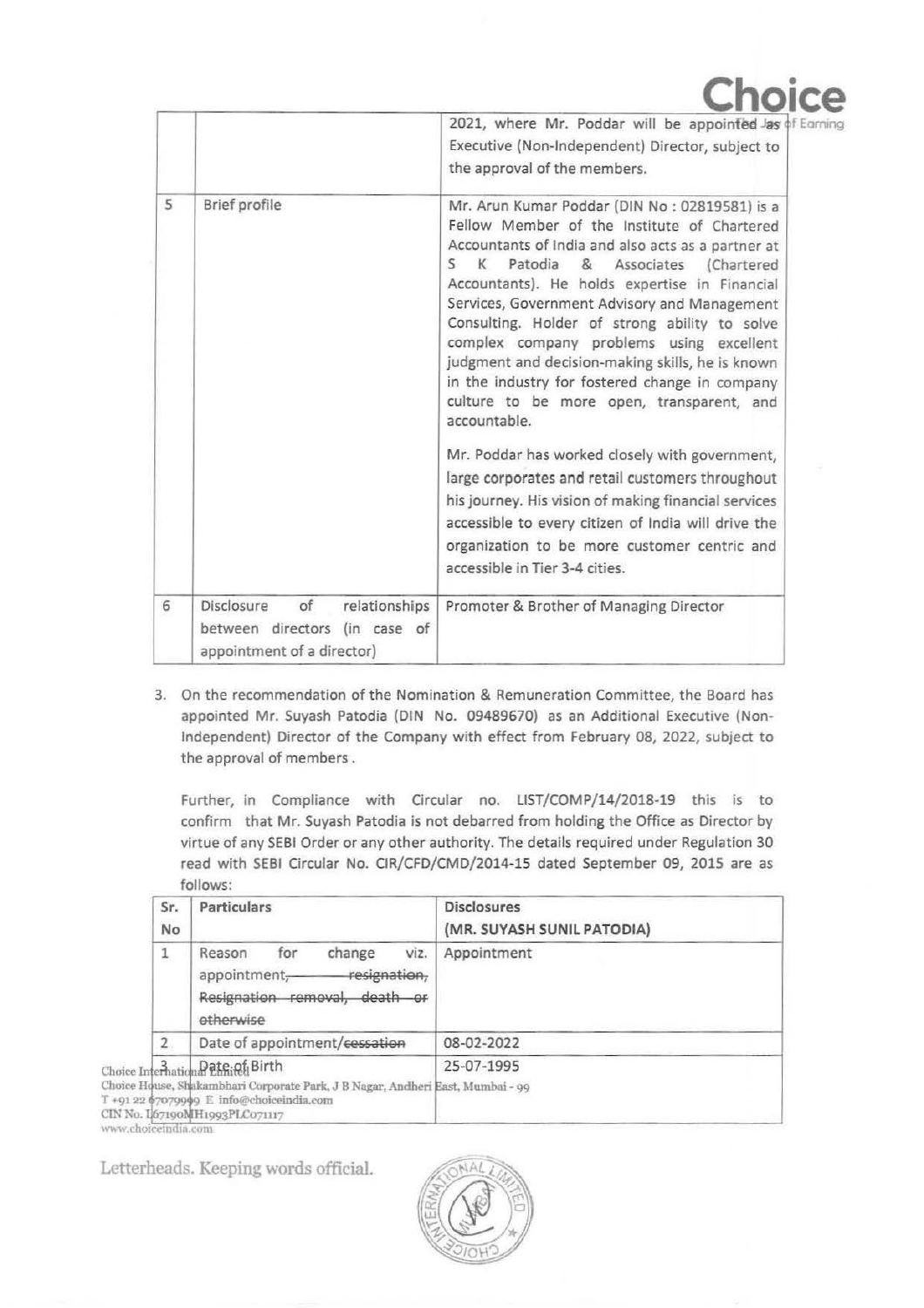| 4 | Term of Appointment                                                                              | To hold office until the approval of Shareholders<br>within three months from the date of his<br>appointment<br>by the Board pursuant<br>to<br>SEBI(Listing<br>Obligations<br>and<br>Disclosure<br>Requirements) (Third Amendment) Regulations,<br>2021 where Mr. Patodia will be appointed as<br>Executive (Non-Independent) Director, subject to<br>the approval of the members.                                                                                                                                                                                                                                                                                                                                                                                                                                                                                                                                                                                                                                                        |
|---|--------------------------------------------------------------------------------------------------|-------------------------------------------------------------------------------------------------------------------------------------------------------------------------------------------------------------------------------------------------------------------------------------------------------------------------------------------------------------------------------------------------------------------------------------------------------------------------------------------------------------------------------------------------------------------------------------------------------------------------------------------------------------------------------------------------------------------------------------------------------------------------------------------------------------------------------------------------------------------------------------------------------------------------------------------------------------------------------------------------------------------------------------------|
| 5 | Brief profile                                                                                    | Mr. Suyash Sunil Patodia (DIN No: 09489670) is a<br>Associate Member of the Institute of Chartered<br>Accountants of India. He has completed his Three<br>Years Articleship from "M/s Delloite Haskins &<br>Sells LLP" which is among Top Four Chartered<br>Accountant Firms in India.<br>He is currently engaged in arranging tie-ups with<br>Insurance Companies and is working on on-<br>boarding new clients and intermediaries in one of<br>our subsidiary M/s. Choice Insurance Broking<br>India Private Limited. He has played an active<br>role in developing ISMOS (Online Platform of<br>Choice Insurance Broking) and scaling up Choice<br>Connect (Back-end system) to bring Insurance<br>Division in line with organisation goal of being a<br>fintech. He is also keenly involved in various<br>employee engagement initiatives to bring in a<br>young culture in the Company, he is also being<br>appointed as the Executive Director of our<br>subsidiary Company M/s. Choice Insurance<br>Broking India Private Limited. |
| 6 | Disclosure<br>of<br>relationships<br>between directors (in case of<br>appointment of a director) | Promoter & Son of Chairman                                                                                                                                                                                                                                                                                                                                                                                                                                                                                                                                                                                                                                                                                                                                                                                                                                                                                                                                                                                                                |

4. Mrs. Hemlata Poddar (DIN: 02931322) has tendered resignation from the position of the Non-Executive - Non Independent Director of the Company with effect from February 08, 2022 due to preoccupations.